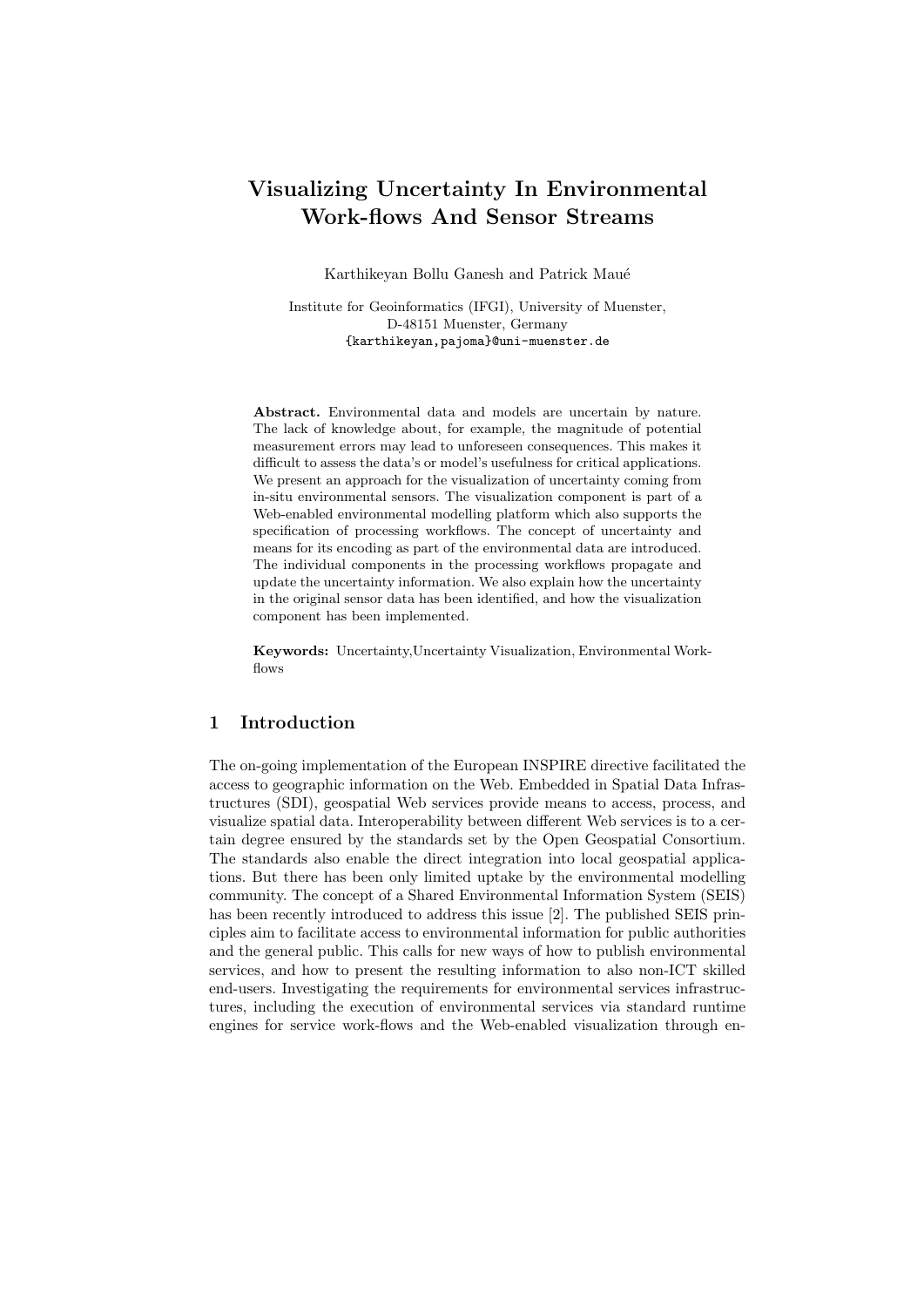vironmental portals, is subject of the research project ENVISION<sup>1</sup> [6]. ENVI-SION aims to provide an environmental services infrastructure with ontologies which investigates the distributed execution, semantic discovery and annotation of environmental services. Results from our research regarding the encoding, propagation, and visualization of uncertainty are presented in this paper.

## 2 Environmental Models As Workflows

Environmental information is traditionally resulting from environmental computer models. Simple computer models could perform atomic computations, such as interpolating the elevation within the DEM (Digital Elevation Model). To solve complex problems such as predicting the impact of an oil spill on the local wildlife, the chaining of individual simple models might be required. In a first step, a weather forecasting service encapsulated as an OGC Web Processing Service takes real-time weather data from an OGC Sensor Observation Service to predict future weather conditions. The result is taken as input for the oil drift model, which computes the dispersion and weathering of an oil slick for the forecasting period. As final step, this distribution may be used to assess the impact of the oil slick on the local wildlife (e.g. using  $ESI<sup>2</sup>$  maps). Each of these models are implemented as WPS, the coupling with other Spatial Data Services (SDS) serving the input is done with the Business Process Modelling Language (BPEL). Standard BPEL engines can then execute these workflows.

## 3 Uncertainty In Environmental Data

Results from the workflows help domain experts in their decision-making tasks, e.g. for assessing response measures for an oil spill. Oil spills could be fought by distributing detergents, skimming, or even burning. Which method to apply depends on the results of the oil spill model. Taking the wrong decisions here could potentially have devastating effects on the environment; having correct and highly certain results is therefore crucial. Much of the data that forms the input for the computer models contains some sort of uncertainty. Environmental information is uncertain by nature. "You are uncertain, to varying degrees, about everything in the future; much of the past is hidden from you; and there is a lot of the present about which you do not have full information. Uncertainty is everywhere and you cannot escape from it" [5].

#### 3.1 Uncertainty in Work Flows

Uncertainty is an expression of confidence about our knowledge [4]. Uncertainty results from imprecise measurements of environmental phenomena. It is processed using geospatial algorithms, which generalise, infer, or merge data to

 $1$  More information available at http://www.envision-project.eu

 $^2$  ESI stands for "Environmental Sensitivity Index"  $\,$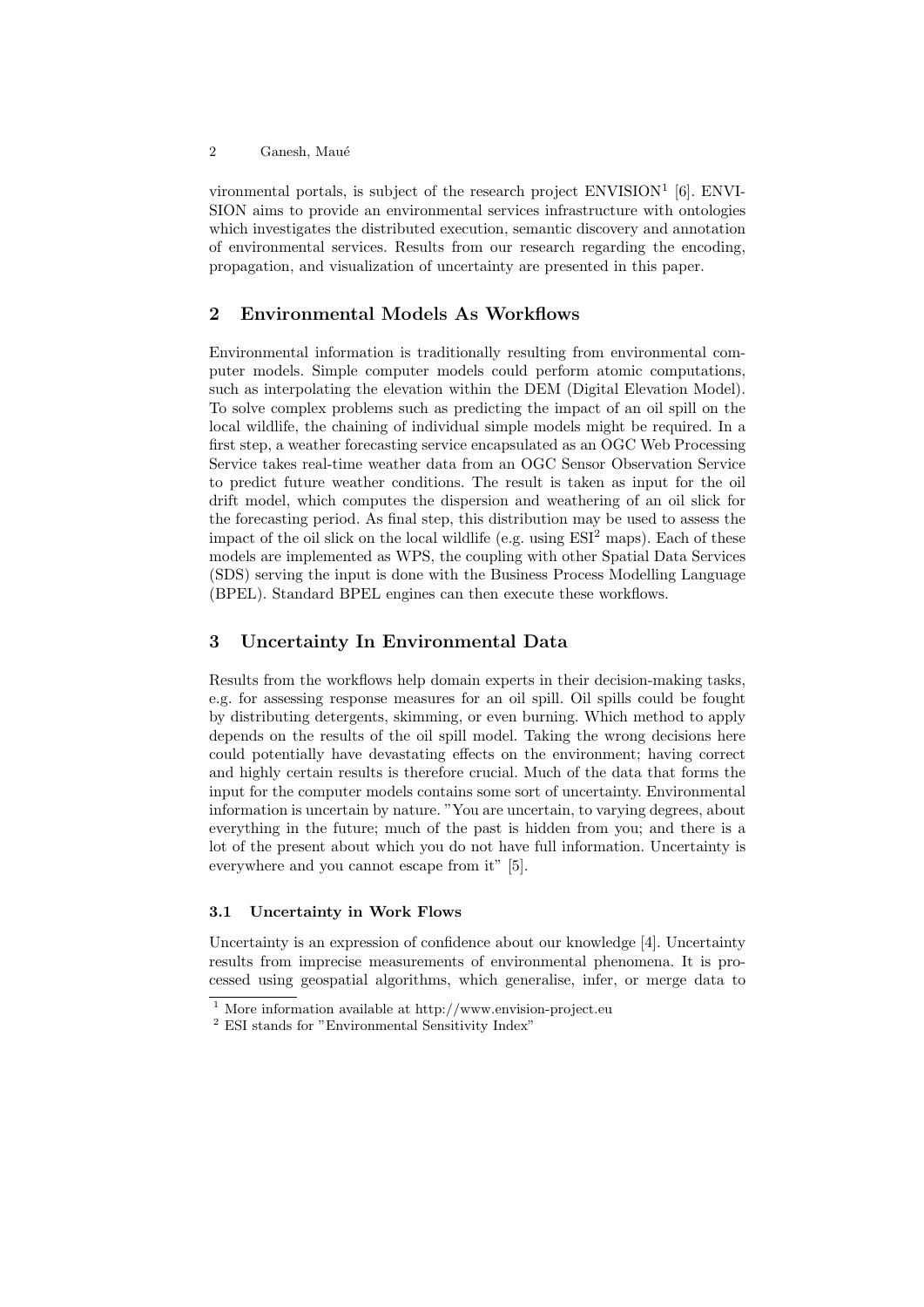generate new data. Uncertainty is part - and therefore an important aspect of GI throughout the complete services work flow, starting with the creation of the data until its visualisation on a map [3]. The following two types of uncertainty should be explicitly quantified to enable users to assess the quality of the end product of environmental service chains. Input errors result from imprecise measurements, either due to human error or insufficient sensing technology. The human factor or wrongly calibrated sensors are hard to quantify, while errors coming from sensors not sensitive enough can be known beforehand. Model errors emerge during the processing of the data, e.g. the interpolation of unknown values from sparse input data. The uncertainty of the resulting product depends on both, input and model error. That requires a solution to add uncertainty information to the data, and to keep and update uncertainty information while processing the underlying data.

Processing uncertain environmental data propagates the uncertainty often unpredictably [8]. Environmental models may introduce their own model errors, which influence the original uncertainty of the input observational data. The introduced error depends on the selected algorithms. This work is focussing on the visualization of uncertainty coming from work flows of environmental data and processing services. Discussing how to compute the uncertainty coming from the models is out of scope of this paper. This is addressed by the research currently performed in the UncertWeb<sup>3</sup> project; here we have to assume that the processing components in the work flow are able to propagate and update the uncertainty parameters. Finding adequate visualization techniques for uncertainty is an active research topic. Examples for such techniques are portraying uncertainty in graphs by showing normal distribution and confidence intervals, colour models, or time-series charts. The following implementation presents a tool showing the uncertainty in environmental data as charts.

## 4 Implementation

The implementation of this project is divided into the following sub-tasks: (1) Identification of existence data quality parameters, (2) extending the standard data format for sensor data with uncertainty information, and (3) visualizing uncertainty in a graph.

#### 4.1 Identification Of Existing Uncertainty Parameters

Information about data quality can be either qualitative (e.g. adding information about the data provider to address issues such as trust) or, in most cases, quantitative (e.g. completeness, accuracy, scale, and more). Data quality has been acknowledged to play an important role for geographic information, and OGC and ISO published standards for representing data quality parameters. This work is focussing on the accuracy of sensor measurements. A piezometric

 $^3$  More information available at: http://www.uncertweb.org/  $\,$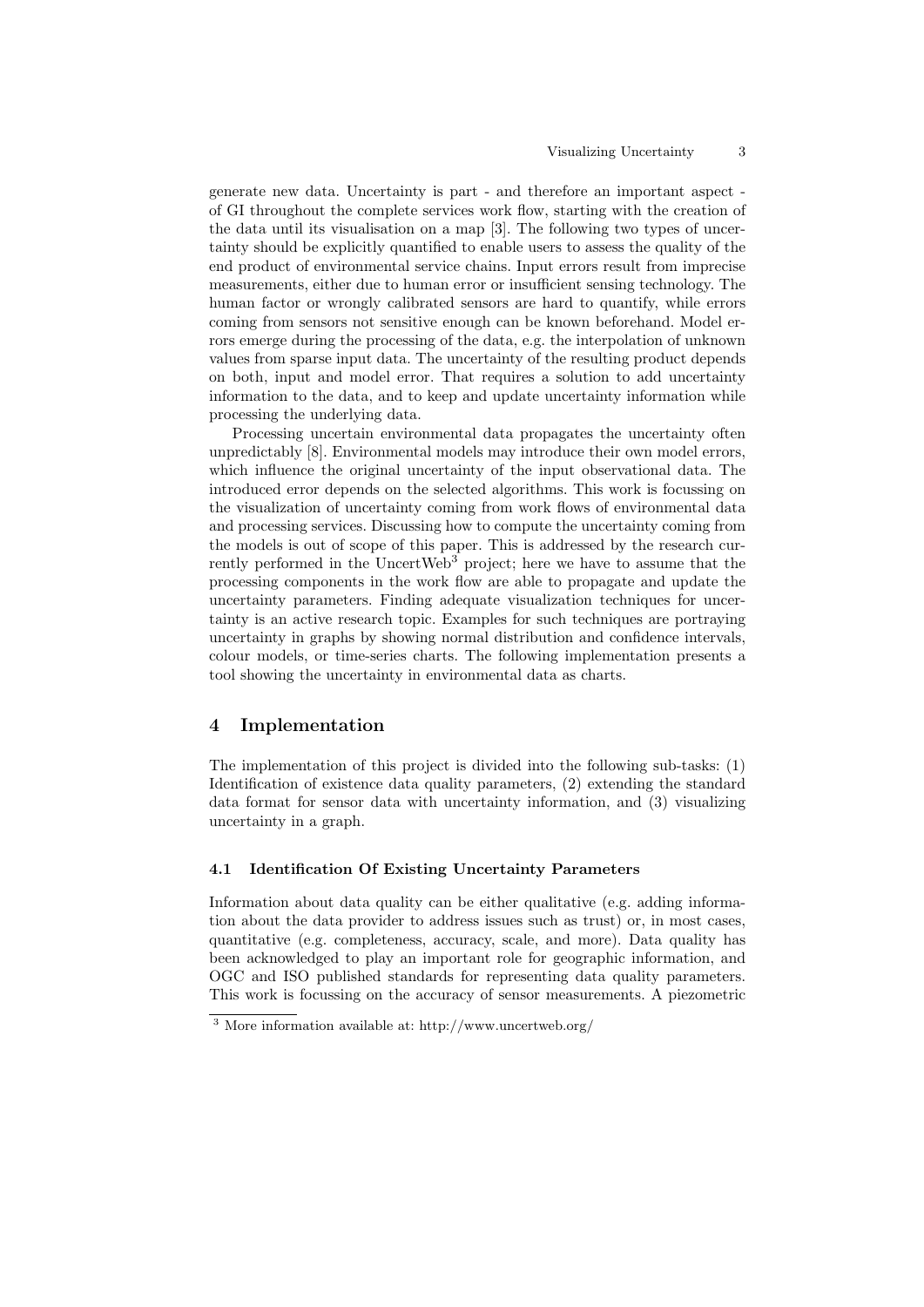4 Ganesh, Maué

sensor system is used for ENVISION to monitor underground water levels. The sensed data can be accessed through an OGC SOS<sup>4</sup> interface. The accuracy of the measured data from these piezometers is found to be around 1% of the measured value<sup>5</sup>.

#### 4.2 Uncertainty Extensions For O&M 2.0

Sensed data always comes with some sort of error. From a conceptual perspective all data should be considered to be uncertain. Even though most data lacks information about uncertainty, some data sets may have descriptive information about it in its metadata (following the ISO 19013 standard for data quality metadata). This global definition of uncertainty is many cases insufficient for the visualization and assessment of the data set's usefulness for critical application. The Uncertainty Markup Language (UncertML) has been introduced as extension to the OGC Geography Markup Language to address this issue. It is focussed on an XML encoding for the transport and storage of uncertainty information [8]. UncertML includes means to express simple summary statistics (e.g., mean and variance) as well as complex representations such as parametric, multivariate distributions at each point of a regular grid [7]. Uncertainty can be encoded either in form of (1) statistics, e.g. values for probability or the quantile, (2) distributions, e.g. a normal distribution, or as (3) realisations. UncertML 2.0 relies on the OGC Observation & Measurement (O&M) standard to encode uncertainty [1]. The following listing for the piezometer observations encodes Uncertainty as a Gaussian distribution. The mean value is to be understood to be the actually sensed value, while the variance reflects the precision of the sensor measurement.

```
<om:resultQuality>
  <gmd:DQ_QuantitativeAttributeAccuracy>
    <gmd:result>
      <gmd:DQ_UncertaintyResult>
        <gmd:value>
          <un:GaussianDistribution>
            <un:mean>0.89 0.87 </un:mean>
            <un:variance>0.01 0.01</un:variance>
          </un:GaussianDistribution>
        </gmd:value>
      </gmd:DQ_UncertaintyResult>
    </gmd:result>
  </gmd:DQ_QuantitativeAttributeAccuracy>
</om:resultQuality>
```
Listing 1 - Example of uncertainty-enabled O&M 2.0

<sup>&</sup>lt;sup>4</sup> http://swe.brgm.fr/pleiade-core-service-ades-om2-0.0.1-recette/REST/sos?

Request parameters and examples are available at: http://sosades.brgm.fr/

<sup>&</sup>lt;sup>5</sup> As reported by the service providers BRGM, the French geological survey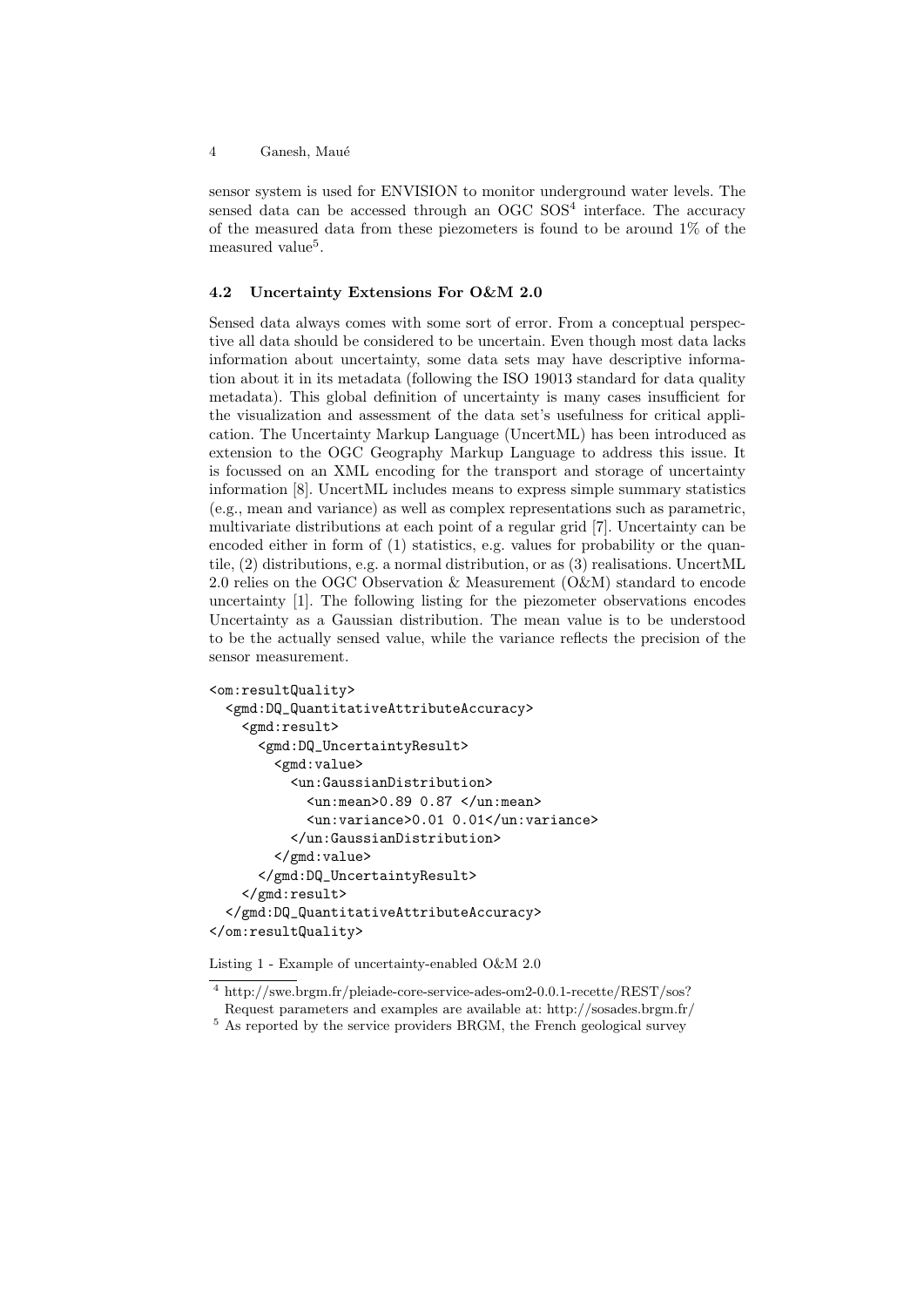#### 4.3 Visualization

The implementation adopts the visualization through the charts. The component expects the element Gaussian Distribution and computes the according uncertainty intervals. A time-series chart displays the maximum, minimum value of the uncertainty and the mean value of the incoming observations. The following screen-shots includes the chart viewer on the left side, and the map showing the according sensor positions on the right side. They belong to a set of components developed in the ENVISION project. The individual modules are implemented as Portlets (compliant to the Java Portlet Specification 286<sup>6</sup>), which can be best described as pluggable user interface components for the Web. By simply selecting one of the sensors displayed in the map, the according time series can be visualized in the chart. The red line represents the actually observed values (the mean), while the blue lines represent the according boundaries of the uncertainty intervals. The chart is based on a JavaScript library<sup>7</sup> which supports rich interaction with the graph. The user can hover over the chart to see the individual values at different points in time.



Fig. 1. Uncertainty Viewer in the Envision Infrastructure

#### 5 Conclusion

The focus of this work is on the visualization of uncertainty resulting from measurement errors and the processing of the environmental data. It relies on the encoding of the uncertainty using the UncertML standard. How to come up with

 $^6$  More information available at: http://www.jcp.org/en/jsr/detail?id=286

<sup>7</sup> More information available at: http://www.highcharts.com/